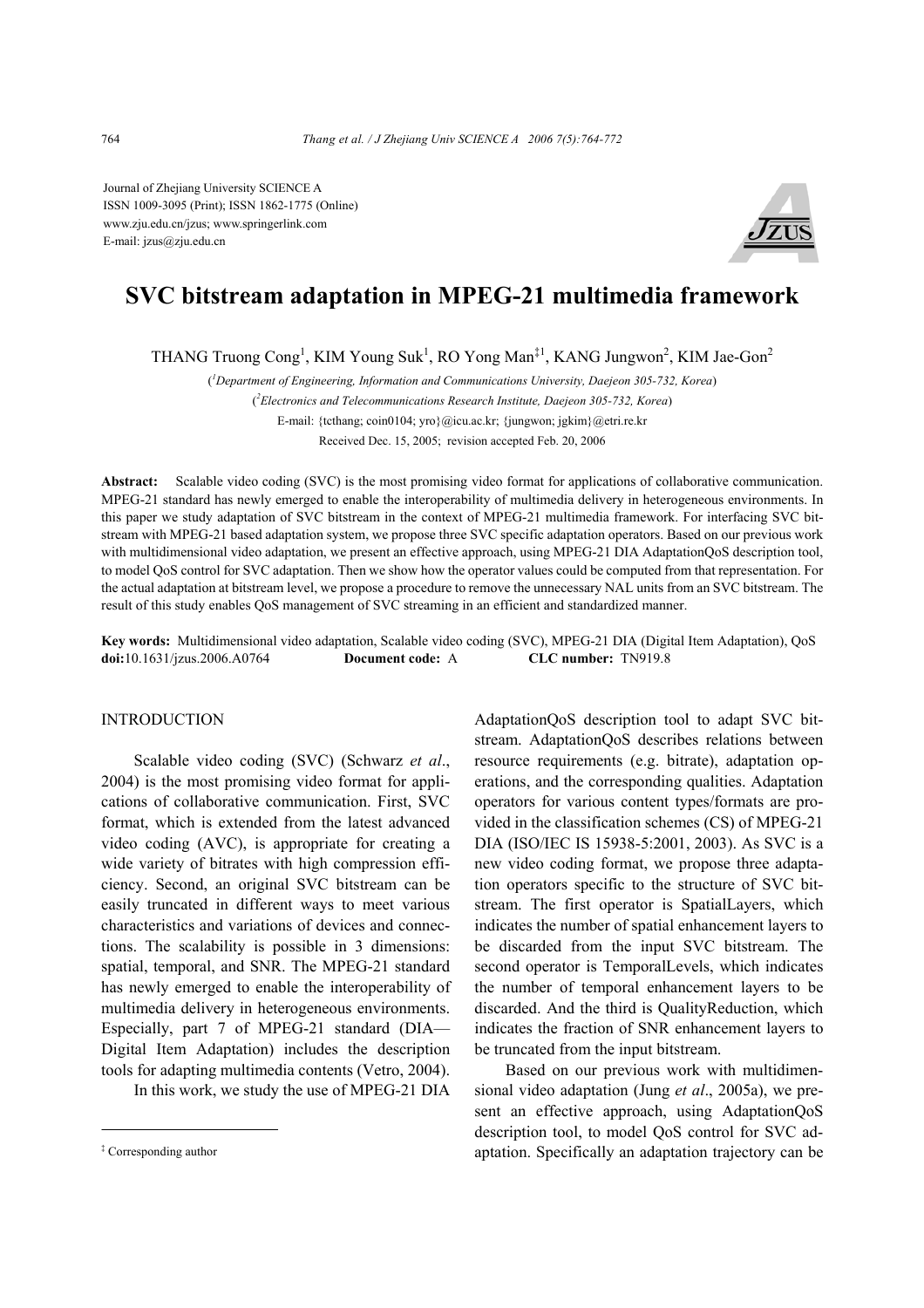represented by AdaptationQoS's utility function having a finite number of discrete points. Then we show how the values of adaptation operators, at any available connection bitrate, can be computed from the points of the utility function. We also propose an efficient procedure for adapting the SVC bitstream given the three operator values. For experiment, we develop an adaptation system that includes a decision engine (which employs DIA description tools) and a scaling engine (which carries out the adaptation procedure). The usefulness of our adaptation system is shown through some adaptation examples.

This paper is organized as follows. In Section 2, we first describe the general concept of multidimensional video adaptation based on user preference, then we briefly review the basics of SVC. In Section 3, we propose three new SVC-specific operators together with an adaptation procedure in the context of MPEG-21 DIA framework. The experiment is presented in Section 4 and finally conclusions and future work are provided in Section 5.

# MULTIDIMENTIONAL VIDEO ADAPTATION

#### **User preference based adaptation**

Video adaptation is an important technique to provide video QoS management in heterogeneous networks (Chang and Vetro, 2005). Basically, video can be adapted in three dimensions as follows:

(1) SNR/quality dimension: the visual clarity of each picture is reduced (scaled).

(2) Temporal dimension: video is scaled by reducing frame rate (temporal resolution).

(3) Spatial dimension: video is scaled by reducing spatial size (spatial resolution).

To provide the best quality to user, the tradeoff between these dimensions should be considered. For example, at a given bitrate constraint, the provider should know whether an adapted video with low spatial resolution and high frame rate is better than another one having the same bitrate but low frame rate and high spatial resolution.

In video adaptation, quality measure/utility is important to guide the adaptation process, more specifically to find the optimal tradeoff between the adaptation dimensions. However, currently quality measures for multi-dimensional (spatial, temporal,

SNR) video adaptation are not mature yet. Most current researches devise some rather ad-hoc quality measure/criteria to guide the adaptation process (Jung and Ro, 2004; Jung *et al*., 2005b).

In practice, video streaming service over mobile networks often provides short video clips to users in different genres. It is noted that video clips of the same genre (or sub-genre) have similar adaptation behavior or adaptation trajectory/path. We carried out some extensive subjective tests to identify the adaptation characteristics of common genres in mobile video service (Jung *et al*., 2005a). At a given bitrate, each original video is adapted into a number of bitrateequivalent versions; each version has different temporal/spatial/SNR characteristics. The users will select the best version for a bitrate (forced choice method). The set of best versions in a wide bitrate range constitutes an adaptation trajectory for the original video.

Fig.1 shows two adaptation trajectories, in 3D space, for two genres (or concepts): crowd and text & graphics  $(T & G)$ . Here, video may have two spatial size/resolutions (CIF and QCIF) and three frame rates (30, 15, 7.5). In Fig.1, each adaptation trajectory is composed of a set of segments {*OiPi*}. Note that bitrate of  $P_i$  is equal to bitrate of  $O_{i+1}$ . With a new  $O_i P_i$ segment, there is a change in frame rate (temporal resolution) and/or frame size (spatial resolution) compared to the previous segment. And on a segment, the bitrate is reduced only by degrading SNR quality. We call  $\{P_i\}$  the set of "switching points".

With crowd genre, we see that when the bitrate is reduced, the user first wants to keep the original spatial and temporal resolutions, i.e. CIF@30fps, and reduce just the SNR quality (segment  $O_1P_1$ ). As bitrate is further reduced, the user wants to keep original spatial resolution but reduce temporal resolution, i.e. CIF@15fps in segment  $O_2P_2$ . The process continues similarly in other segments. With the genre text  $\&$ graphics  $(T \& G)$ , the user just wants to change the temporal resolution and SNR quality, but not the spatial resolution.

The adaptation trajectories of different contents in the same genre are rather consistent. This can be seen in Fig.2, where we show the relative bitrates of switching points (w.r.t. corresponding original bitrates) for various video clips in the genre crowd. More details of adaptation trajectory can be found in (Jung *et al*., 2005a).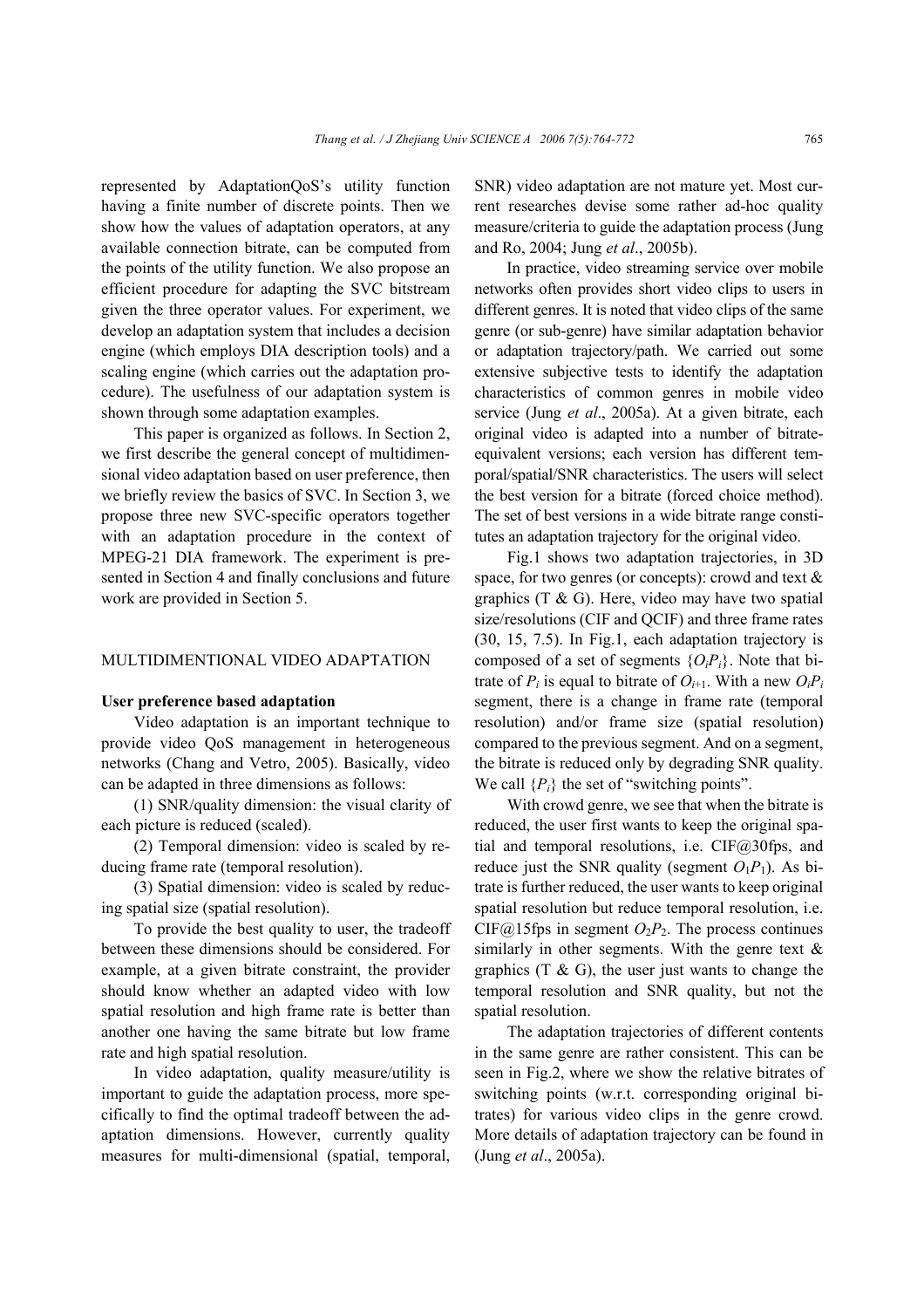

**Fig.1 Adaptation trajectory of (a) crowd genre and (b) text & graphics genre**



**Fig.2 Relative bitrates at switching points for different video clips in crowd genre**

The above concept of adaptation trajectory can be used to build practical AdaptationQoS descriptions for video adaptation as shown in Section 3. In the following, we present a brief introduction to SVC.

#### **Scalable video coding**

Video adaptation based on transcoding is notoriously complex and time-consuming. Scalable Video Coding (SVC), which is being jointly developed by MPEG and VCEG, aims at the 3D scalability by simple truncation of appropriate parts in bitstreams (JSVM 3.0, 2005). Fundamentally, there are two different ways to support scalability, either by using a technique that is intrinsically scalable (e.g. bitplane arithmetic coding) or by using a layered approach. In SVC, a combination of the two approaches to enable a full spatio-temporal and quality scalability is used.

Temporal scalability is enabled by hierarchical prediction (hierarchical B-frames or MCTF), whereas spatial scalability is provided using a layered approach. For quality (SNR) scalability, two different possibilities are provided; an embedded quantization approach for coarse grain scalability (CGS) and a fine grain scalability (FGS) approach based on the principle of sub-bitplane arithmetic coding. In SVC, a CGS layer is coded in the same way as a spatial enhancement layer. To obtain high coding efficiency, the texture, residual, and motion vectors of high spatial layer is predicted from low spatial layer. To support backward compatibility, the base quality layer (i.e. without SNR enhancement) of the lowest spatial layer is coded by AVC format.

The illustration of an example SVC bitstream is shown in Fig.3. This bitstream contains two spatial layers: QCIF encoded at 15 fps and CIF encoded at 30 fps. Each spatial layer is composed of one base quality layer and one SNR enhancement layer. The pictures at the middle row are temporary prediction

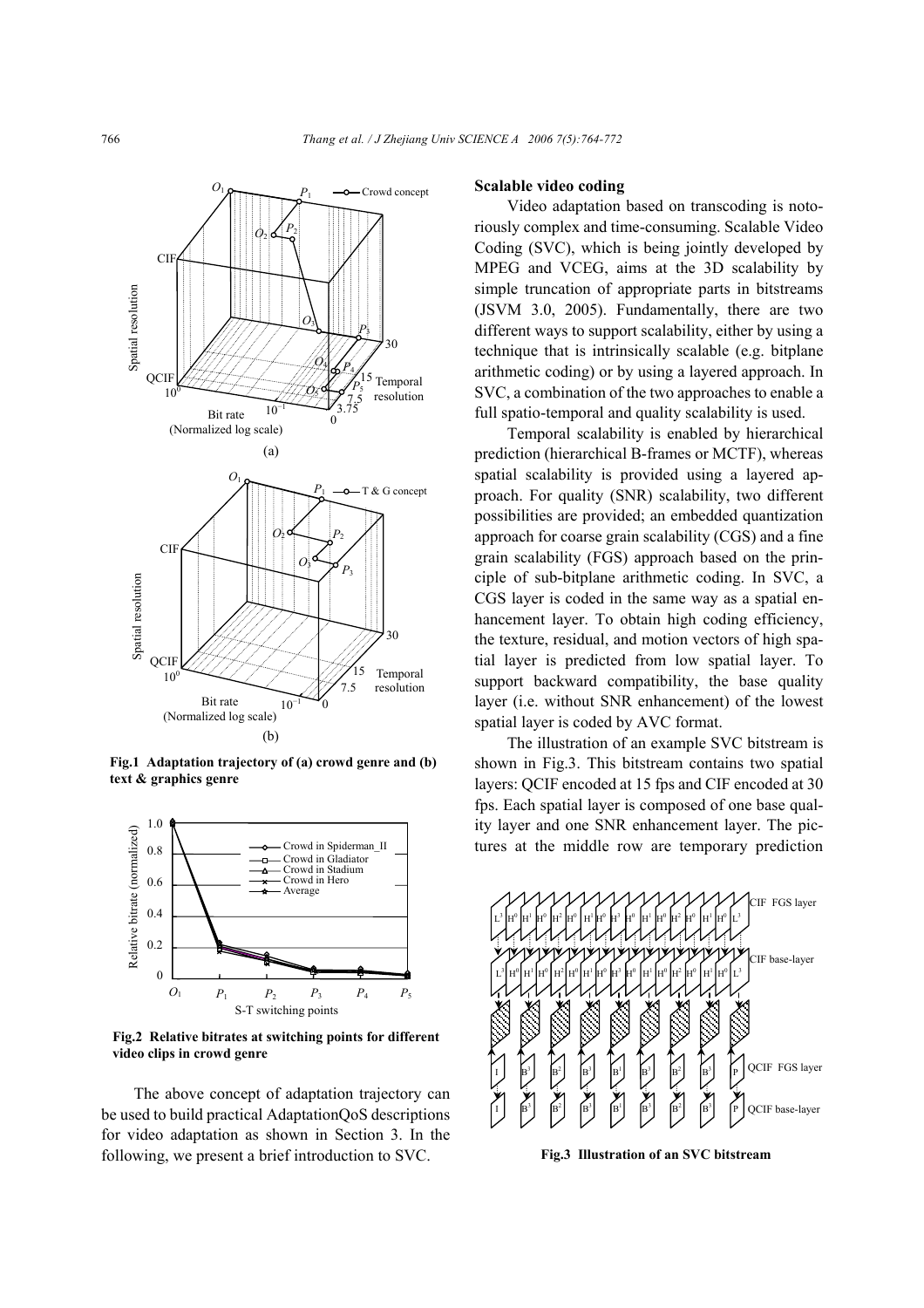of CIF layer. In temporal dimension, each picture belongs to one temporal layer indicated by its subscript number.

Similar to AVC, an SVC bitstream is divided into NAL (network abstraction layer) units. Except NAL units of AVC base layer, all other NAL units have three key parameters for decodability dependency information in their header, namely dependency id, temporal level, and quality level.

Essentially, dependency\_id indicates the identifier of a spatial layer or a CGS layer; temporal\_level indicates the level of a temporal layer; and quality level indicates the identifier of an FGS layer. quality\_level equal to 0 represents a spatio-temporal base layer (with a certain value of dependency id and temporal level). The NAL unit header plays a key role in extracting/adapting SVC bitstream. Any layers in SVC bitstream can be removed simply by discarding the NAL units having appropriate headers. Further, the NAL units of FGS layer can be truncated arbitrarily to refine the bitrate of adapted bitstream.

# SVC BITSTREAM ADAPTATION WITH MPEG-21 DIA

#### **Overview**

A typical architecture of an adaptation system is depicted in Fig.4. An adaptation system basically contains a decision engine and a scaling engine (Thang *et al*., 2005b). The decision engine employs AdaptationQoS description and other metadata like connection bitrate, bitstream information, and then decides adaptation instructions (specifically, values of operators in our system). The scaling engine takes the instructions and adapt the input bitstream accordingly.

Note that the description tools to support the



**Fig.4 Adaptation engine architecture**

processing of adaptation engine is scope of MPEG-21 DIA and the decoder is scope of SVC.

In the following, we first propose SVC adaptation operators in MPEG-21 DIA, then show how the values of operators can be decided using an AdaptationQoS description, and finally present a procedure to adapt the SVC bitstream given the operator values.

# **Proposed operators for MPEG-21 DIA AdaptationQoS**

The MPEG-21 standard has newly emerged to enable the interoperability of multimedia delivery in heterogeneous environments. Part 7 of MPEG-21 standard (DIA—Digital Item Adaptation) includes the description tools to facilitate adaptation of multimedia contents. Among these tools, AdaptationQoS is one important tool to manage QoS at application level. This tool describes relations between resource requirements (e.g. bitrate), adaptation operations, and the corresponding qualities. Adaptation operators for various content types/formats are provided in the classification schemes (CS) of MPEG-21 DIA.

Though AdaptationQoS tool provides the needed information or parameters for many different kinds of media resources, SVC bitstream is not considered yet. With current adaptation operators in DIA such as P-frame dropping, coefficient dropping, requantization, etc., it is not proper for supporting adaptation for SVC bitstream.

To support the adaptation of SVC bitstream, we propose the SVC adaptation operators in MPEG-21 DIA as described below (Thang *et al*., 2005c).

(1) SpatialLayers: indicates the number of enhancement layers for spatial resolution to be truncated from the input bitstream. It is assumed that the highest enhancement layer is truncated first.

(2) TemporalLevels: indicates the number of enhancement layers for temporal resolution to be truncated from the input bitstream. It is assumed that the highest enhancement layer is truncated first.

(3) QualityReduction: indicates the SNR enhancement fraction that should be truncated from the input bitstream. It is assumed that the Quality Reduction for no truncation is "0" and for full truncation is "1".

#### **Decision on operator values**

First, based on the concept of adaptation trajec-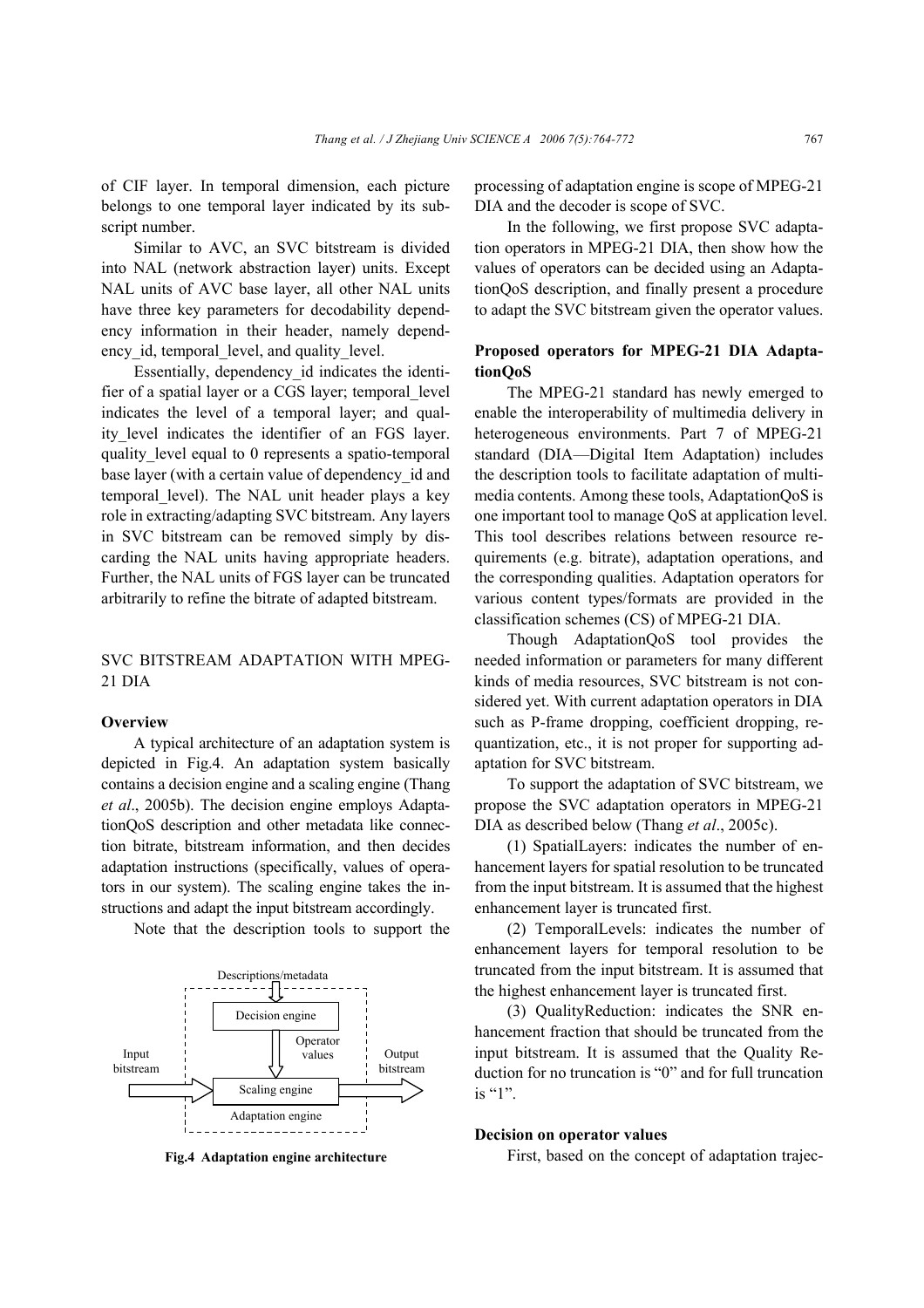tory and the above adaptation operators, we present a simple but efficient method to build AdaptationQoS description for video contents. A description will contain point  $O_1$  and all points  $P_i$ 's of an adaptation trajectory. An example of AdaptationQoS description for a content of text  $&$  graphics genre is shown in Fig.5. This description contains four points, each point is associated with one bitrate (constraint) value, three operator values, and one quality (utility) value. The adaptation trajectories above are obtained from forced choice methodology, so the quality value of each adaptation point along a trajectory is just a relative value. In this case, the utility rank of AdaptationQoS is used to describe the quality ordering of adaptation points. Note that the AdaptationQoS description in this example is in the form of a utility function, although the adaptation trajectory can be similarly represented in the form of lookup table. More information about using AdaptationQoS can be found in (ISO/IEC IS 15938-5:2001, 2003; Mukherjee *et al*., 2005).

| <description xsi:type="AdaptationOoSType"><br/><module xsi:type="UtilityFunctionType"><br/><constraint iopinref="BANDWIDTH"><br/><values xsi:type="FloatVectorType"><br/><vector>75 355 789 1546</vector><br/></values><br/></constraint></module></description> |
|------------------------------------------------------------------------------------------------------------------------------------------------------------------------------------------------------------------------------------------------------------------|
| <adaptationoperator iopinref="SPATIALLAYERS"></adaptationoperator>                                                                                                                                                                                               |
| <values xsi:type="IntegerVectorType"></values>                                                                                                                                                                                                                   |
| <vector>0.0.0.0</vector>                                                                                                                                                                                                                                         |
| $\langle$ /Values>                                                                                                                                                                                                                                               |
|                                                                                                                                                                                                                                                                  |
| <adaptationoperator iopinref="TEMPORALLEVELS"></adaptationoperator>                                                                                                                                                                                              |
| <values xsi:type="IntegerVectorType"></values>                                                                                                                                                                                                                   |
| <vector>2.1.0.0</vector>                                                                                                                                                                                                                                         |
| $\langle$ Values $>$                                                                                                                                                                                                                                             |
|                                                                                                                                                                                                                                                                  |
| <adaptationoperator iopinref="QUALITYREDUCTION"></adaptationoperator>                                                                                                                                                                                            |
| <values xsi:type="FloatVectorType"></values>                                                                                                                                                                                                                     |
| $\leq$ Vector $\geq$ 0.99 0.71 0.28 0 $\leq$ /Vector $\geq$                                                                                                                                                                                                      |
| $\langle$ /Values>                                                                                                                                                                                                                                               |
|                                                                                                                                                                                                                                                                  |
| <utilityrank>1 2 3 4</utilityrank>                                                                                                                                                                                                                               |
| $<$ /Module>                                                                                                                                                                                                                                                     |
| <iopin id="BANDWIDTH"></iopin>                                                                                                                                                                                                                                   |
| <iopin id="SPATIALLAYERS"></iopin>                                                                                                                                                                                                                               |
| <iopin id="TEMPORALLEVELS"></iopin>                                                                                                                                                                                                                              |
| <iopin id="OUALITYREDUCTION"></iopin>                                                                                                                                                                                                                            |
| $<$ /Description>                                                                                                                                                                                                                                                |

**Fig.5 Example of AdaptationQoS description**

AdaptationQoS description as built above consists of the key points only  $(O_1$  and switching points). So the number of points used in the description is very small and description can be automatically created based on adaptation trajectory.

Based on AdaptationQoS description, we need

to compute the values of operators for a given connection bitrate. Obviously when the connection bitrate is equal to the bitrate (constraint) of a key point of utility function, the decision engine can immediately output the values of three operators associated with that point.

For some operators in MPEG-21 DIA, when the connection bitrate is arbitrary, the operator values may be computed by interpolating the neighboring key points. However, the SVC adaptation operators are different and can be computed as follows.

Denote  $B_0^{\text{SNR}}$  the original bitrate of all SNR enhancement layers,  $B_c$  the connection bitrate, and  $P_a$ the key point of utility function whose bitrate  $B<sub>p</sub>$  is smaller than and nearest to  $B<sub>c</sub>$ . We see that the adapted content will correspond to some position on the segment  $Q_a P_a$ . Also denote *SpatialLayers*<sub> $P_a$ </sub>, *TemporalLevels*<sub> $P_{\rm a}$ , *QualityReduction*<sub> $P_{\rm a}$ </sub> as the operator</sub> values at point  $P_a$ . We have the output values of the first two operators given by:

$$
SpatialLayers = SpatialLayers_{P_a}, \qquad (1)
$$

$$
Temporal Levels = Temporal Levels_{P_a}.\qquad(2)
$$

As for *QualityReduction*, first we see that bitrate  $B_{P_{\rm a}}^{\rm SNR}$  of SNR enhancement layers at point  $P_{\rm a}$  is:

$$
B_{P_a}^{\text{SNR}} = (1 - QualityReduction_{P_a}) \cdot B_o^{\text{SNR}}.
$$
 (3)

Then the bitrate  $B_{c}^{SNR}$  of SNR enhancement layers at the position corresponding to  $B_c$  is

$$
B_{c}^{SNR} = B_{P_a}^{SNR} + B_c - B_{P_a}.
$$
 (4)

So the output *QualityReduction* is computed by

$$
QualityReduction = \frac{B_o^{SNR} - B_c^{SNR}}{B_o^{SNR}}
$$
  
= 
$$
\frac{(B_o^{SNR} \cdot QualityReduction_{P_a} - B_c + B_{P_a})}{B_o^{SNR}}.
$$
 (5)

It should be noted that although adaptation operators provided by MPEG-21 DIA CSs are norma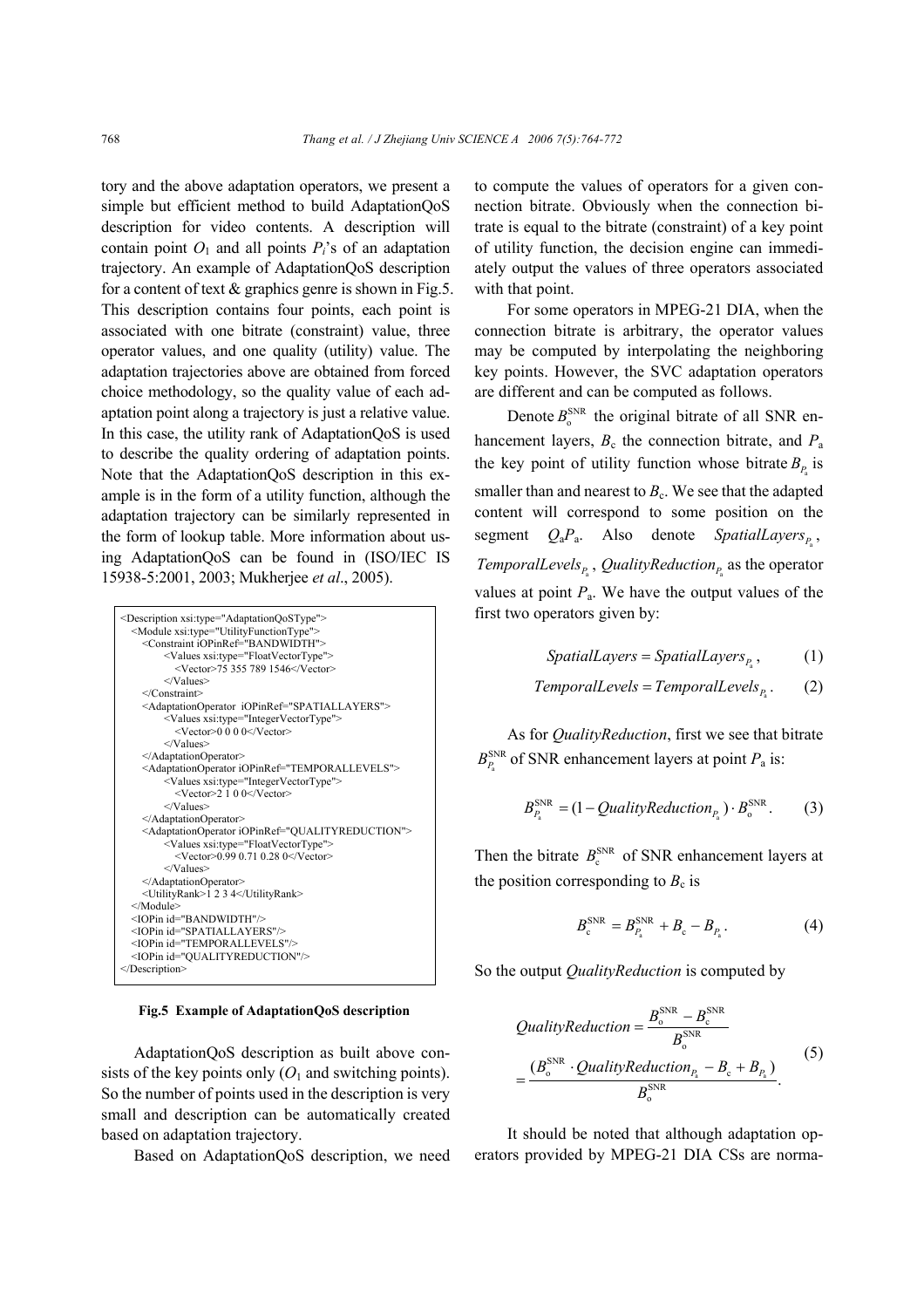tive, applications can use proprietary or third party CSs. That means the operators themselves are also topics of research; new operators can be devised to improve the adaptation effectiveness (e.g., for some specific contexts).

## **Adaptation procedure**

Given the three values of operators, the scaling engine needs to accordingly adapt/scale the input bitstream. First, we have the following definitions:

(1) Effective spatial layer *SL*e: is the index of a spatial layer of SVC bitstream. The lowest spatial (base) layer has  $SL<sub>e</sub>$  equal to 0, and for each higher spatial enhancement layer, its value of *SL*e is increased by one.

(2) Effective temporal level  $TL<sub>e</sub>$ : is the index of a temporal layer. The lowest temporal layer has *TL*<sup>e</sup> equal to 0, and  $TL_e$  of each higher temporal enhancement layer is increased by one.

Given an SVC bitstream, the bitstream analysis process will provide the mapping *SL*e (dependency\_id) which shows the corresponding value of *SL*e of a dependency id. AVC NAL units do not have parameter dependency id, however, there is only one base AVC layer, so its *SL*e can be easily set to 0. Meanwhile, each CGS layer also has a unique dependency\_id, but CGS layer is for SNR enhancement, not spatial (resolution) enhancement. So, *SL*e of a CGS layer's dependency\_id will be equal to *SL*e of the spatial base layer enhanced by that CGS layer.

Essentially, each effective temporal level corresponds to one value of frame rate supported by the SVC bitstream. The analysis process will provide the mapping  $TL_e$  (temporal level) which shows the corresponding value of *TL*e of a temporal\_level. As NAL unit headers of AVC layer do not have temporal\_level parameter, the value of  $TL<sub>e</sub>$  is derived from the parameter nal\_ref\_idc of NAL unit header. For example, suppose we have an SVC bitstream with two spatial layers QCIF@15fps and CIF@30fps and the GOP size is 16 frames. The CIF layer will have five (effective) temporal levels  $(0-4)$ , and the QCIF layer (i.e. AVC) has two effective temporal levels which are 2 (when *nal ref idc*≠3) and 3 (when *nal ref idc*=3).

Denote  $SL_e^{\text{max}}$  and  $TL_e^{\text{max}}$  as the maximum values of  $SL_e$  and  $TL_e$ , again  $B_0^{\text{SNR}}$  as the bitrate of SNR enhancement layers in the original SVC bitstream, and

 $B<sub>b</sub><sup>SNR</sup>$  as the bitrate budget for SNR enhancement layers in adapted SVC bitstream.

Then given three values of *SpatialLayers*, *TemporalLevels*, and *QualityReduction*, the procedure to adapt SVC bitstream is as follows:

Step 1: Removal of spatial enhancement layers

In this step, all NAL units having  $SL_{\epsilon}$  > ( $SL_{\epsilon}$ <sup>max</sup>) −*SpatialLayers*) are removed (i.e., quality base layers

as well as associated FGS/CGS layers).

Step 2: Removal of temporal enhancement layers In this step, all NAL units having  $TL \ge (TL_{\sim}^{max})$ 

−*TemporalLevels*) are removed (i.e., quality base layers as well as associated FGS/CGS layers).

Step3: Truncation of SNR enhancement layers

In this step, the SNR enhancement layers of the remaining spatial and temporal layers (both base and enhancement) are truncated.

Denote  $B_r$  as the amount of FGS/CGS bits removed in the above two steps. We have the bit budget for SNR enhancement layers as follows:

$$
B_b^{\text{SNR}} = (1 - QualityReduction)B_o^{\text{SNR}}.
$$
 (6)

Also we denote:

 $NUM_{SNR}[i]$ : the number of SNR enhancement layers (both FGS and CGS) of effective spatial layer *i*;

*SNRen\_lay*[*i*, *j*]: SNR enhancement layer *j* at effective spatial layer *i*;

 $B_{\text{acu}}$ : accumulative bitrate of SNR enhancement layers.

*Bit*(*SNRen\_lay*[*i*, *j*]): bitrate of *SNRen\_lay*[*i*, *j*].

The truncation of SNR enhancement layers is carried out by the following sub-procedure:

$$
B_{\text{acu}}=0;
$$

for (*i*=0; *i*≤(
$$
SL_e^{\text{max}} -
$$
SpatialLayers); *i*++) {  
for (*j*=0; *j*≤*NUM*<sub>SNR</sub>[*i*]; *j*++) {  
if (*Bit(SNRen\_Lay[i, j])*+ $B_{acci}$ ≤ $B_b^{\text{SNR}}$ ) {  
*SNRen\_Layer[i, j]* is included;  
 $B_{acu}$ +=*Bit(SNRen\_Lay[i, j])*  
}  
else {  
if ((*SNRen\_Layer[i, j]* is a CGS layer) and  
(*i*==( $SL_e^{\text{max}}$ −*SpatialLayers*)))  
*SNRen\_Layer[i, j]* is removed;  
else { // it is an FGS layer  
if ( $B_{acu}$ ≤ $B_b^{\text{SNR}}$ )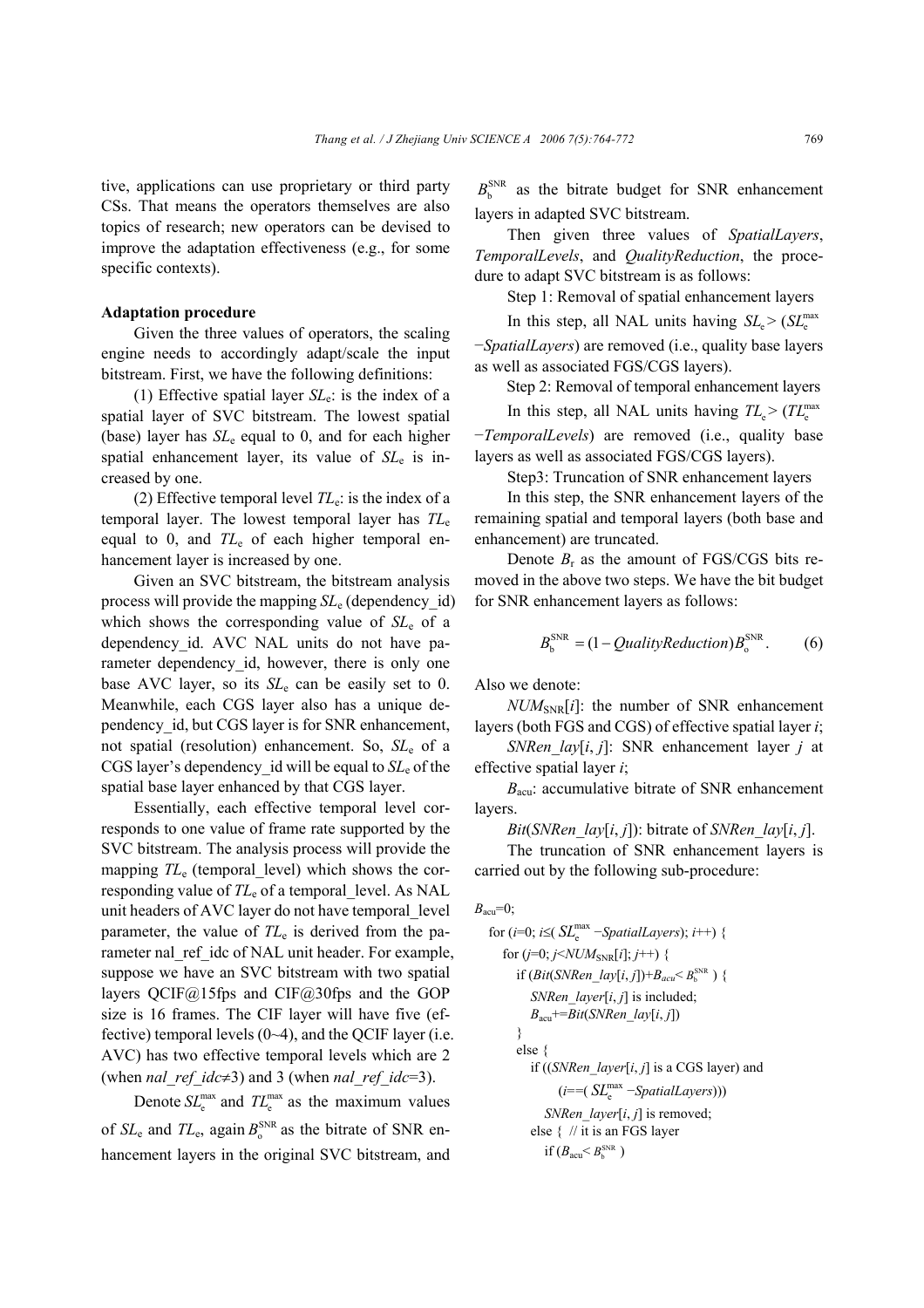*SNRen\_layer*[ $i$ ,  $j$ ] is truncated to ( $B_h^{\text{SNR}} - B_{\text{acu}}$ ); else *SNRen\_layer*[*i*, *j*] is removed; }  $B_{\text{acu}} = B_{\text{b}}^{\text{SNR}}$ :

} } }

Here, when an SNR enhancement layer is removed (or included), all NAL units of that layer are removed (or included). And when an SNR enhancement layer is truncated, all NAL units of that layer are truncated with the same ratio.

In the above procedure, although FGS and CGS layers have different coding modes and different *dependency id*'s, we can still treat them in the same manner by using the "effective spatial layer". The difference is that CGS layer should be wholly included or wholly removed while FGS can be partially truncated. Moreover, a CGS layer can be removed only if it is for enhancement of the highest spatial layer. The signaling of CGS/FGS layer can be derived from some metadata describing SVC bitstream, e.g., scalability information SEI message (Wang and Thang, 2005).

# EXPERIMENT

## **Adaptation experiment**

In this part, we show an experiment on SVC bitstream adaptation. We extend the adaptation system developed in (Jung *et al*., 2003) to support SVC adaptation. The SVC scaling engine is built based on the extractor of JSVM2.0.

We employ the Football video sequence in this experiment. The original video is encoded with two spatial layers: QCIF@30fps and CIF@30fps. Each spatial layer is enhanced by 3 FGS layers. GOP size is 16, and video length is 5 s. Total bitrate of original content is 2400 kbps, and the bitrate of all FGS layers is 2179 kbps.

The adaptation trajectory of the Football video is shown in Fig.6. We can see that when the bitrate is reduced, the adaptation will follow segment  $O_1P_1$ (CIF@30fps), then  $O_2P_2$  (CIF@15fps),  $O_3P_3$  (QCIF)  $(a)$ 30fps), and finally  $O_4P_4$  (OCIF $(a)$ 15fps).

Based on the adaptation trajectory, the AdaptationQoS description is created in the form of a utility function consisting of five key points  $O_1$ ,  $P_1$ ,  $P_2$ ,  $P_3$ , and  $P_4$  as shown in Fig.7.



**Fig.6 Adaptation trajectory for Football video**



**Fig.7 AdaptationQoS description of Football video**

As shown in the AdaptationQoS description, the bitrate of switching points are respectively 400 kbps, 220 kbps, 104 kbps, 76 kbps.

Now suppose the connection bitrate is 1000 kbps, using the method of Section 3.3, the decision engine can determine the values of operators: *SpatialLayers*= 0, *TemporalLevels*=0, *QualityReduction*=0.64 (on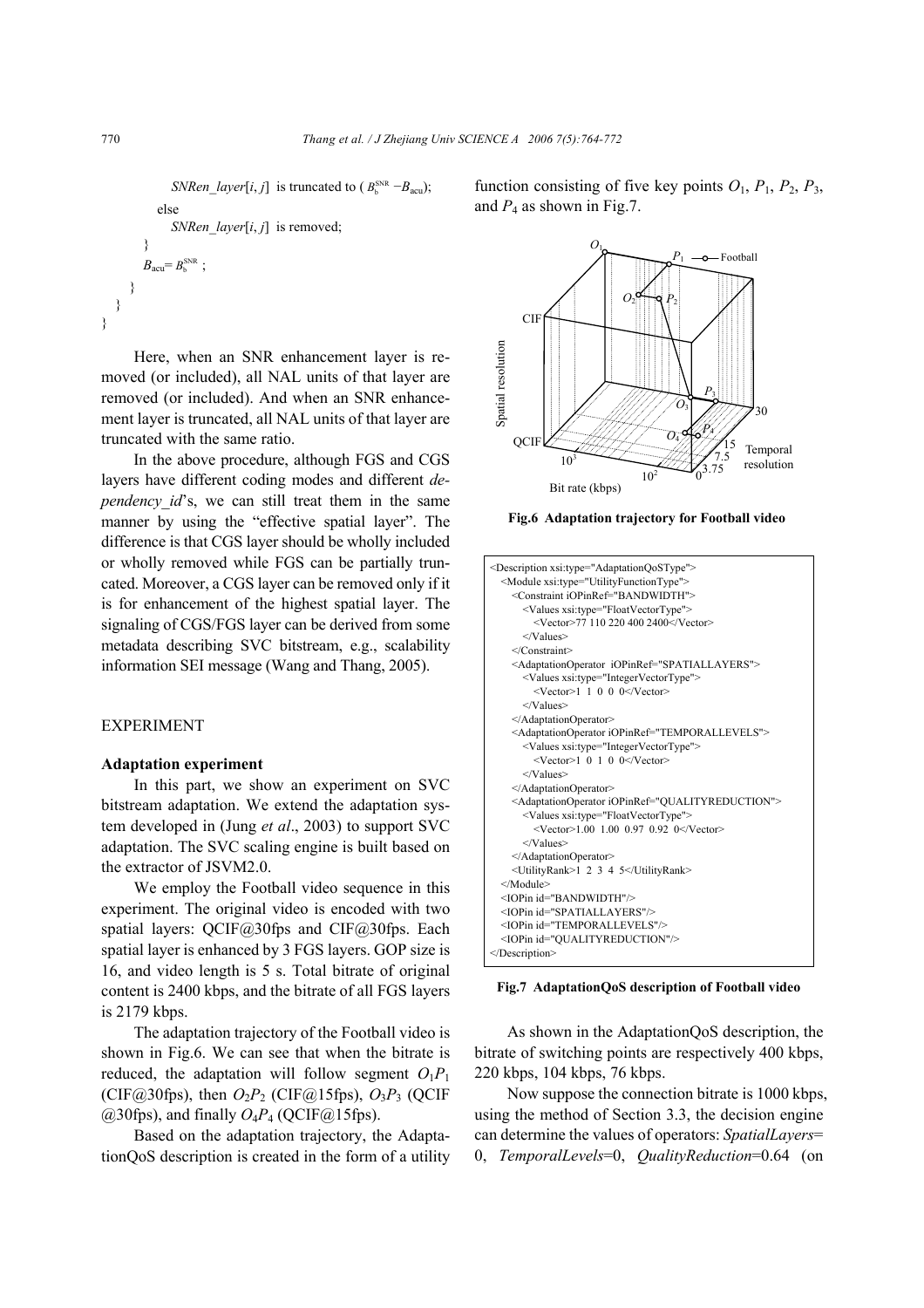segment  $O_1P_1$ ). The visual comparison of the original content and the adapted one is shown in Fig.8. As expected, we can see that the adapted video has the same spatio-temporal resolution as the original one, but that the visual clarity is much blurred.





**Fig.8 Visual comparison of (a) original video at 2.4 Mbps and (b) adapted video at 1 Mbps (CIF@30fps)**

If the bitrate connection is just 170 kbps, similarly the decision engine can determine the values of operators: *SpatialLayers*=1, *TemporalLevels*=0, *QualityReduction*=0.97 (on segment  $O_3P_3$ ). A frame capture of the adapted video is shown in Fig.9.

To check the optimality of the adaptation system, we created some other adapted video versions of different spatio-temporal resolutions at 1000 kbps and 170 kbps bitrates (and some other bitrates as well). Perceptual verification showed that the adapted content guided by the adaptation trajectory is always better than other bitrate-equivalent versions. Interested readers may find decoded video sequences (in YUV format) of these bitstreams at http://hemera.icu. ac.kr/download.html.



**Fig.9 A frame capture of adapted video at 170 kbps (QCIF@30fps)**

### **Discussion**

The adaptation trajectory based on user preference can be used as prior knowledge to increase the coding and adaptation efficiency. For example, the adaptation trajectory of text & graphics genre suggests that the SVC bitstream may not necessarily include QCIF spatial layer. It can be encoded with only one CIF spatial layer which results in better coding efficiency than coding with multiple spatial layers. On the other hand, due to the nature of the SVC bitstream structure, some spatio-temporal resolutions may not be extracted from the original bitstream. Adaptation trajectory can tell which spatiotemporal operations should be supported in the original bitstream. For example, adaptation trajectory of crowd genre suggests that the lower spatial layer QCIF should be encoded at 30 fps but not 15 fps.

A similar issue is the decision on values of operators that can be dependent on future adaptation to the current output bitstream. Suppose that we know in advance that the output bitstream at current adaptation node will be further adapted at a future node, and that some spatio-temporal resolution(s) are requested at that future node. Then the operator values at the current node should be properly decided so that the requested spatio-temporal resolution(s) are included in the output bitstream.

Even in some extreme cases, at an adaptation node, the requested spatio-temporal resolution may not be available from the input bitstream. For example the input bitstream contains two layers,  $QCIF(\hat{a})$ 15fps and CIF $@30$ fps, and the requested output bitstream should be QCIF@30fps. In this case some SVC transcoding method is definitely needed.